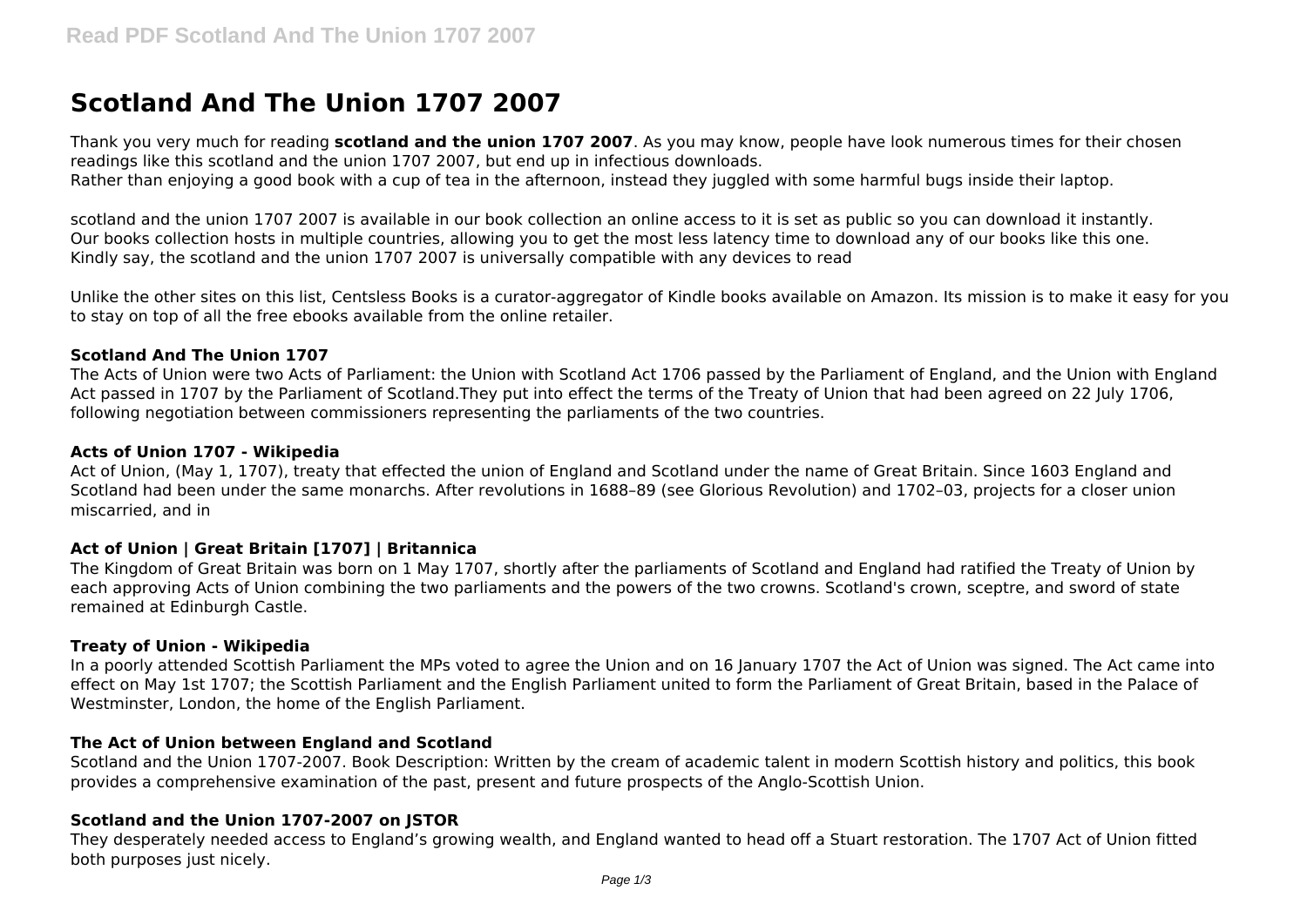# **Why Did Scotland Join The 1707 Union With England ...**

The vote was decisive: 110 members in favour, only 67 against. Scotland's independence had been voted into the history books. The Scottish parliament adjourned itself on March 19, and the Act of Union came into existence on May 1 of that year.

# **Act of Union 1707 | Scotland in the Eighteenth Century ...**

The Acts of Union, passed by the English and Scottish Parliaments in 1707, led to the creation of the United Kingdom of Great Britain on 1 May of that year. The UK Parliament met for the first time in October 1707.

## **Act of Union 1707 - UK Parliament**

For if any legislation needs undoing if Scotland is to become independent, then this is it. It is hugely important to know that the 1707 Act was by no means the first attempt to unite the very separate countries of England and Scotland into what is technically a unitary state.

## **A Shabby and Underhand Deal: How Scotland Came to be Part ...**

The Acts of Union were twin Parliamentary Acts passed during 1706 and 1707 by the Parliament of England and the Parliament of Scotland, putting into effect the terms of the Treaty of Union, agreed on 22 July 1706, following prolonged negotiation between Queen Anne's Commissioners representing both parliaments.

## **List of Scottish monarchs - Wikipedia**

Enjoy the videos and music you love, upload original content, and share it all with friends, family, and the world on YouTube.

## **SCOTLAND'S STORY - THE 1707 UNION WITH ENGLAND - YouTube**

Music. Bands & Singers. The Treaty (or Act) of Union 1707. As most people will be aware the treaty of union is approaching its 300 th anniversary. This piece of writing intends to weigh up the pros and cons of the union and let people decide for themselves whether it was a good or bad thing for Scotland as a nation.

## **The Treaty (or Act) of Union 1707**

In 1707, under the terms of the Treaty of Union, England and Scotland became a single state – the United Kingdom of Great Britain – and the parliaments at Westminster and Edinburgh were replaced by a single 'Parliament of Great Britain'.

## **England, Scotland and the Treaty of Union, 1706-08 ...**

In 2007 the University presented a series of high profile public events to mark the tercentenary of the Anglo-Scottish Union of 1707. Featuring leading scholars and commentators, the lectures marked the three hundredth anniversary of the signing of the Treaty of Union between Scotland and England.

## **Scotland and the Union on Apple Podcasts**

The Difference between the United Kingdom, Great Britain and England Explained - Duration: 5:15. CGP Grey Recommended for you

## **Acts of Union 1707**

Act of Union, 1707. The Treaty of Union was not a magnanimous, indeed unprecedented, act of altruism in which England rescued an impoverished